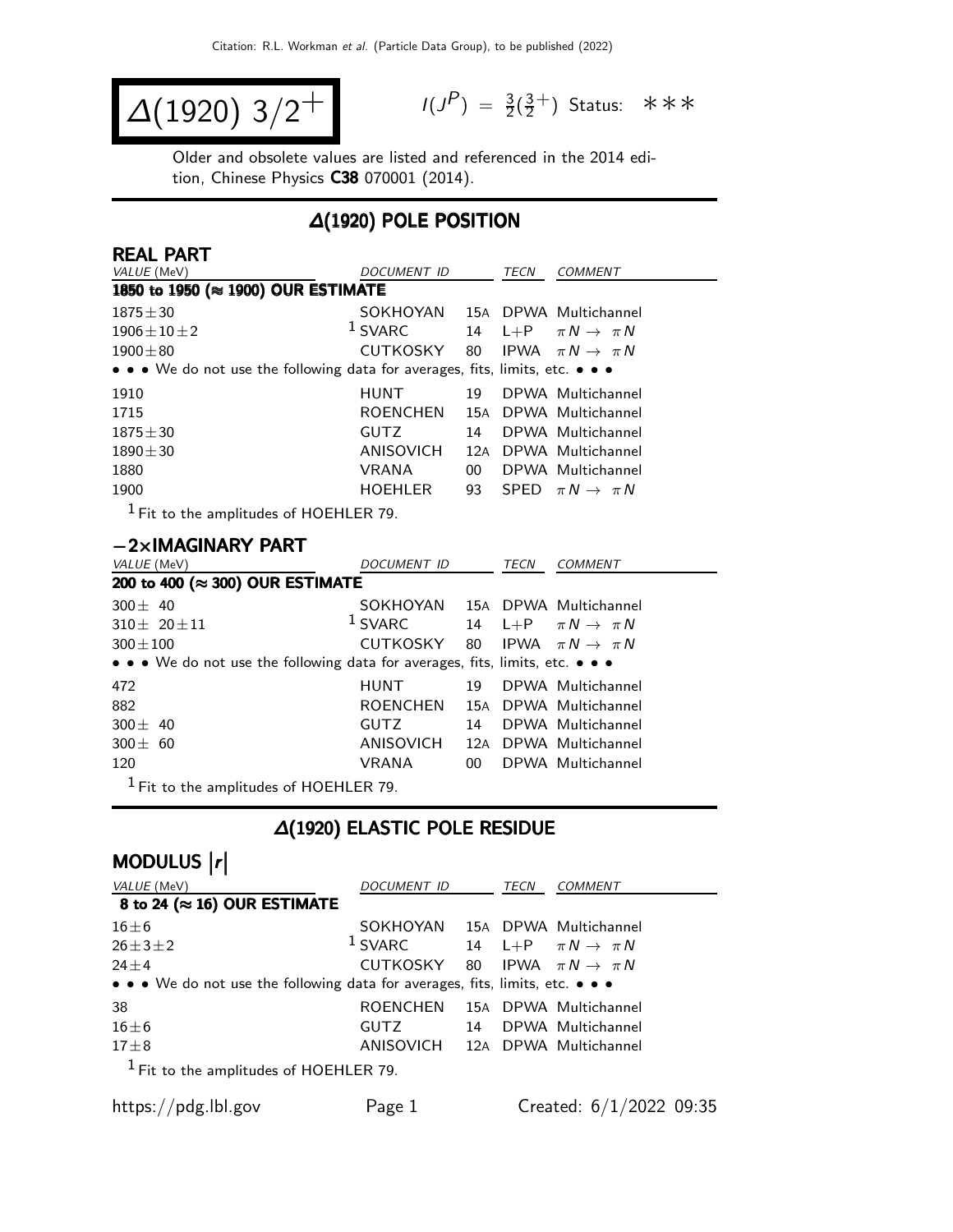| <b>PHASE <math>\theta</math></b><br>VALUE $(^\circ)$                          | DOCUMENT ID                                |    | <b>TECN</b> | COMMENT                          |  |  |
|-------------------------------------------------------------------------------|--------------------------------------------|----|-------------|----------------------------------|--|--|
| $-150$ to $-50$ ( $\approx -100$ ) OUR ESTIMATE                               |                                            |    |             |                                  |  |  |
| $-50\pm 25$                                                                   | SOKHOYAN                                   |    |             | 15A DPWA Multichannel            |  |  |
| $-130+5+3$                                                                    | $1$ SVARC                                  |    |             | 14 L+P $\pi N \rightarrow \pi N$ |  |  |
| $-150\pm30$                                                                   | CUTKOSKY 80 IPWA $\pi N \rightarrow \pi N$ |    |             |                                  |  |  |
| • • • We do not use the following data for averages, fits, limits, etc. • • • |                                            |    |             |                                  |  |  |
| 146                                                                           | <b>ROFNCHEN</b>                            |    |             | 15A DPWA Multichannel            |  |  |
| $-50+25$                                                                      | GUTZ.                                      | 14 |             | DPWA Multichannel                |  |  |
| $-40\pm 20$                                                                   | ANISOVICH 12A DPWA Multichannel            |    |             |                                  |  |  |
| $1$ Fit to the amplitudes of HOEHLER 79.                                      |                                            |    |             |                                  |  |  |

## ∆(1920) INELASTIC POLE RESIDUE

The "normalized residue" is the residue divided by  $\Gamma_{pole}/2$ .

|                               | Normalized residue in $N\pi \to \Delta(1920) \to \Delta\eta$                  |                                 |    |      |                         |
|-------------------------------|-------------------------------------------------------------------------------|---------------------------------|----|------|-------------------------|
| <b>MODULUS</b>                | PHASE $(^\circ)$                                                              | DOCUMENT ID TECN COMMENT        |    |      |                         |
| $0.15 \pm 0.04$               | $70 + 20$                                                                     | <b>GUTZ</b>                     | 14 |      | DPWA Multichannel       |
|                               | • • • We do not use the following data for averages, fits, limits, etc. • • • |                                 |    |      |                         |
| $0.17 \pm 0.08$               | 70 $\pm$ 20                                                                   | ANISOVICH 12A DPWA Multichannel |    |      |                         |
|                               | Normalized residue in $N\pi \to \Delta(1920) \to \Sigma K$                    |                                 |    |      |                         |
| <b>MODULUS</b>                | PHASE (°) DOCUMENT ID TECN COMMENT                                            |                                 |    |      |                         |
| $0.09 \pm 0.03$               | $80 \pm 40$                                                                   | ANISOVICH 12A DPWA Multichannel |    |      |                         |
|                               | • • • We do not use the following data for averages, fits, limits, etc. • • • |                                 |    |      |                         |
| 0.17                          | $-35$                                                                         | ROENCHEN 15A DPWA Multichannel  |    |      |                         |
|                               | Normalized residue in $N\pi \to \Delta(1920) \to \Delta\pi$ , P-wave          |                                 |    |      |                         |
|                               | MODULUS PHASE (°) DOCUMENT ID TECN COMMENT                                    |                                 |    |      |                         |
| $0.20 \pm 0.08$ -105 $\pm$ 25 |                                                                               | SOKHOYAN 15A DPWA Multichannel  |    |      |                         |
|                               | • • • We do not use the following data for averages, fits, limits, etc. • • • |                                 |    |      |                         |
| 0.069                         | 131                                                                           | ROENCHEN                        |    |      | 15A DPWA Multichannel   |
|                               | $0.20 \pm 0.12$ $-120 \pm 30$ ANISOVICH 12A DPWA Multichannel                 |                                 |    |      |                         |
|                               | Normalized residue in $N\pi \to \Delta(1920) \to \Delta\pi$ , F-wave          |                                 |    |      |                         |
| <b>MODULUS</b>                | PHASE (°) DOCUMENT ID                                                         |                                 |    | TECN | <b>COMMENT</b>          |
| $0.37 \pm 0.10$ $-90 \pm 20$  |                                                                               | SOKHOYAN 15A DPWA Multichannel  |    |      |                         |
|                               | • • • We do not use the following data for averages, fits, limits, etc. • • • |                                 |    |      |                         |
| 0.013                         | $-115$                                                                        | ROENCHEN 15A DPWA Multichannel  |    |      |                         |
|                               | $0.28 \pm 0.07$ $-95 \pm 35$                                                  | ANISOVICH 12A DPWA Multichannel |    |      |                         |
|                               | Normalized residue in $N\pi \to \Delta(1920) \to N(1535)\pi$                  |                                 |    |      |                         |
| MODULUS                       | PHASE (°)                                                                     | DOCUMENT ID TECN COMMENT        |    |      |                         |
| $0.03 \pm 0.02$ 35 $\pm$ 45   |                                                                               | <b>GUTZ</b>                     |    |      | 14 DPWA Multichannel    |
|                               | Normalized residue in $N\pi \rightarrow \Delta(1920) \rightarrow N a_0(980)$  |                                 |    |      |                         |
|                               | $MODULUS$ PHASE $(°)$                                                         | DOCUMENT ID TECN COMMENT        |    |      |                         |
| $0.03 \pm 0.02$               | $-85 \pm 45$                                                                  | <b>GUTZ</b>                     |    |      | 14 DPWA Multichannel    |
| https://pdg.lbl.gov           |                                                                               | Page 2                          |    |      | Created: 6/1/2022 09:35 |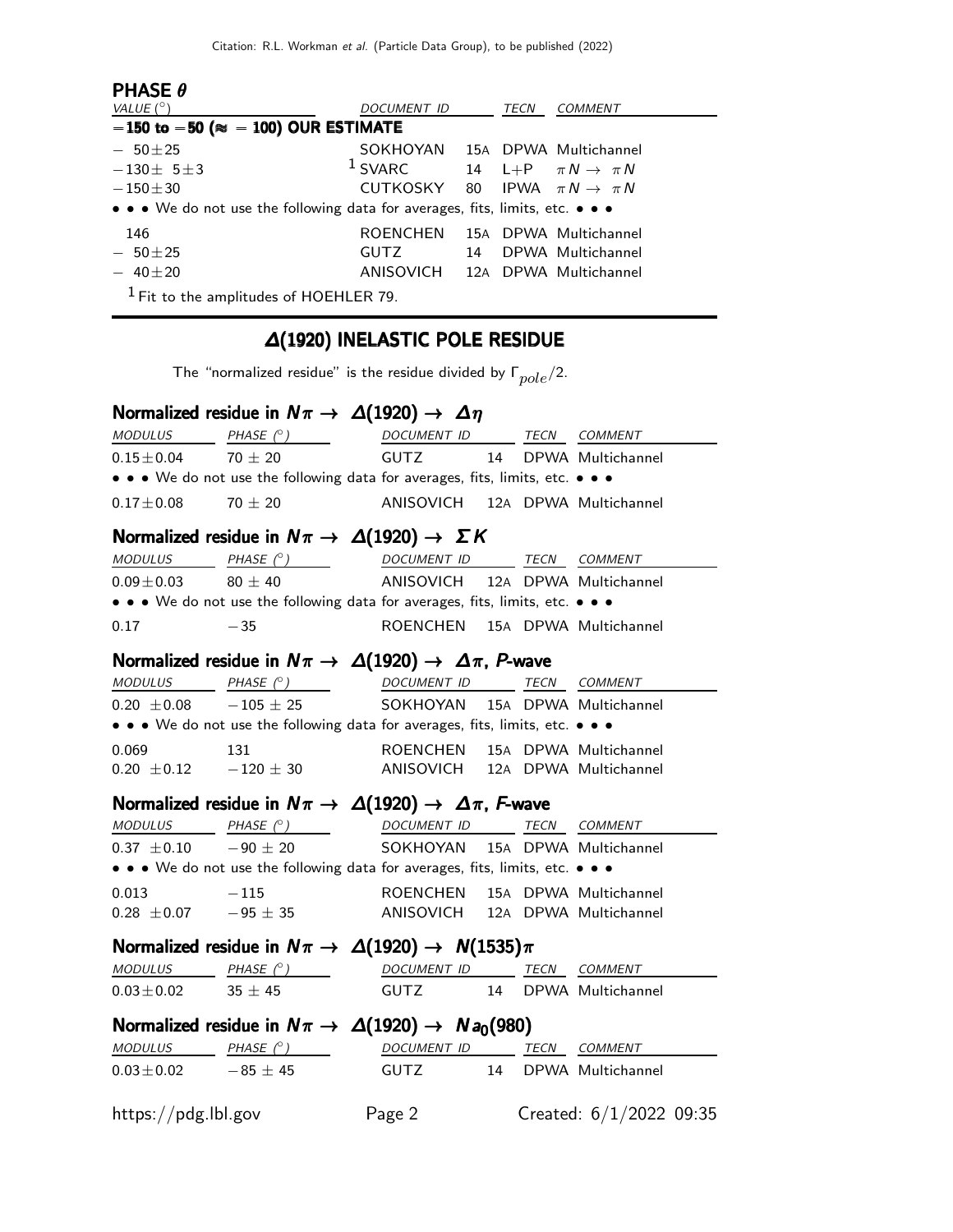| Normalized residue in $N\pi \to \Delta(1920) \to N(1440)\pi$          |                  |                                |  |             |                |  |
|-----------------------------------------------------------------------|------------------|--------------------------------|--|-------------|----------------|--|
| MODULUS                                                               | PHASE $(^\circ)$ | <b>DOCUMENT ID</b>             |  | <b>TECN</b> | <b>COMMENT</b> |  |
| $0.04 \pm 0.03$                                                       | undefined        | SOKHOYAN 15A DPWA Multichannel |  |             |                |  |
| Normalized residue in $N\pi \to \Delta(1920) \to N(1520)\pi$ , S-wave |                  |                                |  |             |                |  |
|                                                                       |                  |                                |  |             |                |  |
| <b>MODULUS</b>                                                        | PHASE $(^\circ)$ | <b>DOCUMENT ID</b>             |  | <i>TECN</i> | COMMENT        |  |

# ∆(1920) BREIT-WIGNER MASS

| VALUE (MeV)                                                                   | DOCUMENT ID        |     | TECN | <i>COMMENT</i>                 |
|-------------------------------------------------------------------------------|--------------------|-----|------|--------------------------------|
| 1870 to 1970 (≈ 1920) OUR ESTIMATE                                            |                    |     |      |                                |
| $1976 + 49$                                                                   | <b>HUNT</b>        | 19  |      | DPWA Multichannel              |
| $1880 + 30$                                                                   | SOKHOYAN           | 15A |      | DPWA Multichannel              |
| $2146 + 32$                                                                   | $1$ SHRESTHA $12A$ |     |      | DPWA Multichannel              |
| $1920 + 80$                                                                   | <b>CUTKOSKY</b>    | 80  | IPWA | $\pi N \rightarrow \pi N$      |
| $1868 \pm 10$                                                                 | HOEHLER            | 79  |      | IPWA $\pi N \rightarrow \pi N$ |
| • • • We do not use the following data for averages, fits, limits, etc. • • • |                    |     |      |                                |
| $1880 \pm 30$                                                                 | <b>GUTZ</b>        | 14  |      | DPWA Multichannel              |
| $1900 \pm 30$                                                                 | ANISOVICH          | 12A |      | DPWA Multichannel              |
| $2057 +$<br>$\overline{\phantom{0}}$                                          | <b>PENNER</b>      |     |      | 02C DPWA Multichannel          |
| $1889 \pm 100$                                                                | VRANA              | 00  |      | DPWA Multichannel              |
| <sup>1</sup> Statistical error only.                                          |                    |     |      |                                |

## ∆(1920) BREIT-WIGNER WIDTH

| VALUE (MeV)                                                                   | <i>DOCUMENT ID</i>                          |                 | TECN | <b>COMMENT</b>                 |
|-------------------------------------------------------------------------------|---------------------------------------------|-----------------|------|--------------------------------|
| 240 to 360 (≈ 300) OUR ESTIMATE                                               |                                             |                 |      |                                |
| $509 \pm 170$                                                                 | <b>HUNT</b>                                 | 19              |      | DPWA Multichannel              |
| $300 + 40$                                                                    | SOKHOYAN                                    |                 |      | 15A DPWA Multichannel          |
| $400 \pm 80$                                                                  | <sup>1</sup> SHRESTHA 12A DPWA Multichannel |                 |      |                                |
| $300 + 100$                                                                   | <b>CUTKOSKY</b>                             | 80              |      | IPWA $\pi N \rightarrow \pi N$ |
| $220 \pm 80$                                                                  | HOEHLER                                     | 79              |      | IPWA $\pi N \rightarrow \pi N$ |
| • • • We do not use the following data for averages, fits, limits, etc. • • • |                                             |                 |      |                                |
| $300 \pm 40$                                                                  | <b>GUTZ</b>                                 | 14              |      | DPWA Multichannel              |
| $310 + 60$                                                                    | ANISOVICH                                   | 12A             |      | DPWA Multichannel              |
| $525 + 32$                                                                    | <b>PENNER</b>                               |                 |      | 02C DPWA Multichannel          |
| $123 \pm 53$                                                                  | VRANA                                       | 00 <sup>1</sup> |      | DPWA Multichannel              |
| <sup>1</sup> Statistical error only.                                          |                                             |                 |      |                                |

### ∆(1920) DECAY MODES

The following branching fractions are our estimates, not fits or averages.

|                        | Mode                |        | Fraction $(\Gamma_i/\Gamma)$ |
|------------------------|---------------------|--------|------------------------------|
| $\mathbf{1}$           | $N\pi$              |        | $5 - 20 \%$                  |
| $\Gamma_2$ $\Sigma K$  |                     |        | $2 - 6 \%$                   |
| $\Gamma_3$ $N \pi \pi$ |                     |        | $>46\%$                      |
|                        | https://pdg.lbl.gov | Page 3 | Created: $6/1/2022$ 09:35    |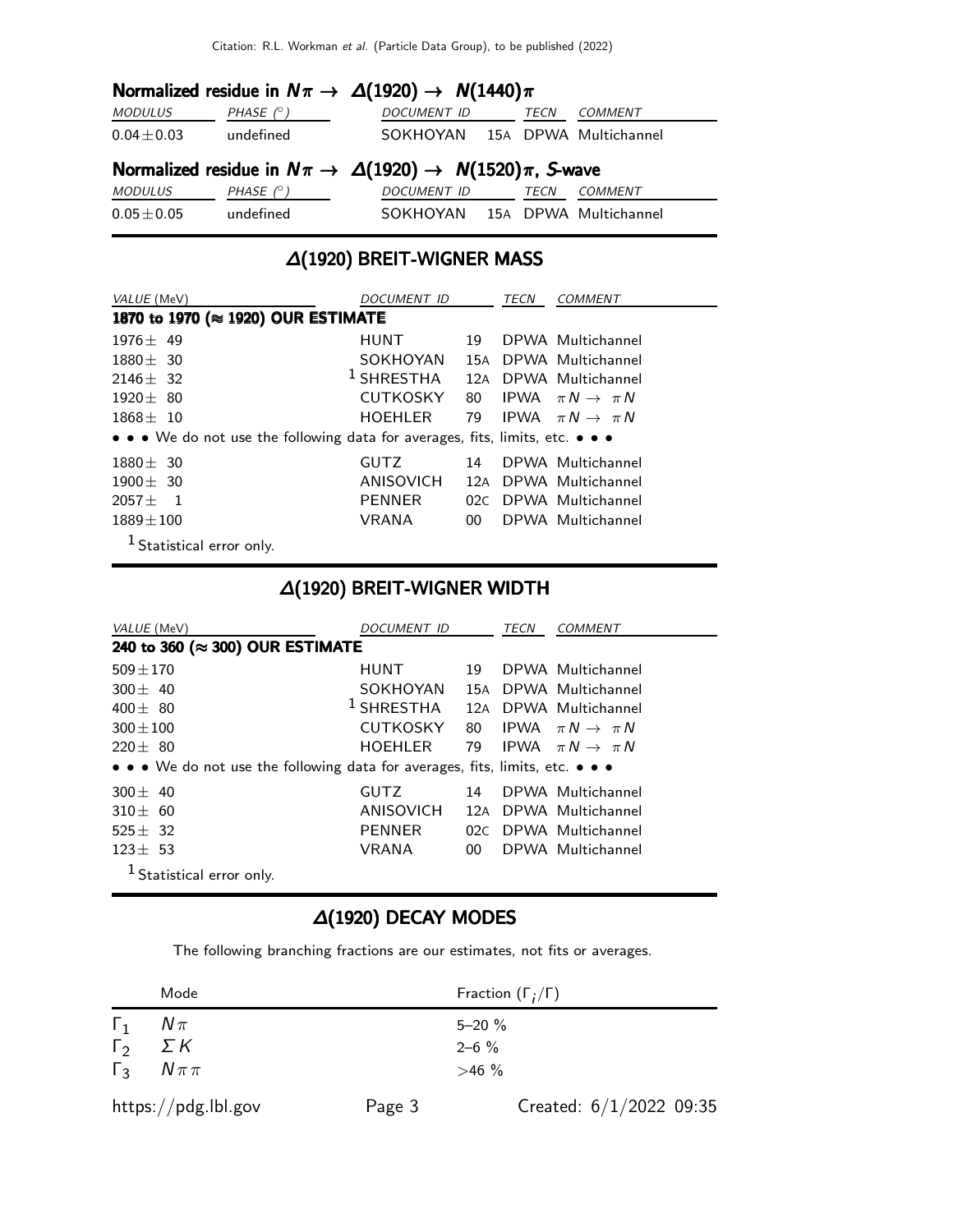| $\Gamma_4$            | $\Delta(1232)\pi$           | $>46\%$          |
|-----------------------|-----------------------------|------------------|
| $\Gamma_{5}$          | $\Delta(1232)\pi$ , P-wave  | $2 - 28 \%$      |
| $\Gamma_6$            | $\Delta(1232)\pi$ , F-wave  | $44 - 72%$       |
| $\Gamma_7$            | $N(1440)\pi$ , P-wave       | $4 - 86 \%$      |
| $\Gamma_8$            | $N(1520)\pi$ , S-wave       | ${<}5\%$         |
| $\Gamma_{\mathsf{Q}}$ | $N(1535)\pi$                | ${<}2\%$         |
| $\Gamma_{10}$         | $N a_0(980)$                | seen             |
| $\Gamma_{11}$         | $\Delta(1232)\eta$          | $5 - 17 \%$      |
| $\Gamma_{12}$         | N $\gamma$                  | $0.01 - 0.84 \%$ |
| $\Gamma_{13}$         | $N\gamma$ , helicity=1/2    | $0.0 - 0.42 \%$  |
| $\Gamma_{14}$         | $N\gamma$ , helicity $=3/2$ | $0.01 - 0.42 \%$ |

### ∆(1920) BRANCHING RATIOS

| $\Gamma(N\pi)/$<br>$^{\prime}$ I total                                        |                 |    |      |                                |  |
|-------------------------------------------------------------------------------|-----------------|----|------|--------------------------------|--|
| VALUE $(\% )$                                                                 | DOCUMENT ID     |    | TECN | <b>COMMENT</b>                 |  |
| 5-20 % OUR ESTIMATE                                                           |                 |    |      |                                |  |
| $10.5 \pm 3.0$                                                                | $1$ HUNT        | 19 |      | DPWA Multichannel              |  |
| $8 + 4$                                                                       | SOKHOYAN        |    |      | 15A DPWA Multichannel          |  |
| 20 $\pm$ 5                                                                    | <b>CUTKOSKY</b> | 80 |      | IPWA $\pi N \rightarrow \pi N$ |  |
| $14 + 4$                                                                      | HOEHLER         | 79 |      | IPWA $\pi N \rightarrow \pi N$ |  |
| • • • We do not use the following data for averages, fits, limits, etc. • • • |                 |    |      |                                |  |
| 8<br>$+4$                                                                     | <b>GUTZ</b>     | 14 |      | DPWA Multichannel              |  |
| 8<br>$+4$                                                                     | ANISOVICH       |    |      | 12A DPWA Multichannel          |  |
| $16 \pm 4$                                                                    | $1$ SHRESTHA    |    |      | 12A DPWA Multichannel          |  |
| 15<br>$\pm 1$                                                                 | <b>PENNER</b>   |    |      | 02C DPWA Multichannel          |  |
| 5.<br>±4                                                                      | <b>VRANA</b>    | 00 |      | DPWA Multichannel              |  |
|                                                                               |                 |    |      |                                |  |

1 Statistical error only.

| $\Gamma(\Sigma K)/\Gamma_{\rm total}$                                         |                                 |      |                       | $\Gamma_2/\Gamma$ |
|-------------------------------------------------------------------------------|---------------------------------|------|-----------------------|-------------------|
| VALUE (%)                                                                     | DOCUMENT ID                     | TECN | COMMENT               |                   |
| 2-6 % OUR ESTIMATE                                                            |                                 |      |                       |                   |
| $4 + 2$                                                                       | ANISOVICH 12A DPWA Multichannel |      |                       |                   |
| • • • We do not use the following data for averages, fits, limits, etc. • • • |                                 |      |                       |                   |
| $2.1 \pm 0.3$                                                                 | PFNNFR                          |      | 02C DPWA Multichannel |                   |

### $\Gamma(\Delta(1232)\pi$  , P-wave) / Γ<sub>total</sub> Γ<sub>5</sub>/Γ VALUE (%) DOCUMENT ID TECN COMMENT 2–28 % OUR ESTIMATE  $< 1.6$ <sup>1</sup> HUNT 19 DPWA Multichannel 18 ±10 SOKHOYAN 15<sup>A</sup> DPWA Multichannel • • • We do not use the following data for averages, fits, limits, etc. • • •  $22 \pm 12$  ANISOVICH 12A DPWA Multichannel<br>  $7 \pm 5$  1 SHRESTHA 12A DPWA Multichannel 7 ± 5 12A DPWA Multichannel 41 ± 3 VRANA 00 DPWA Multichannel 1 Statistical error only.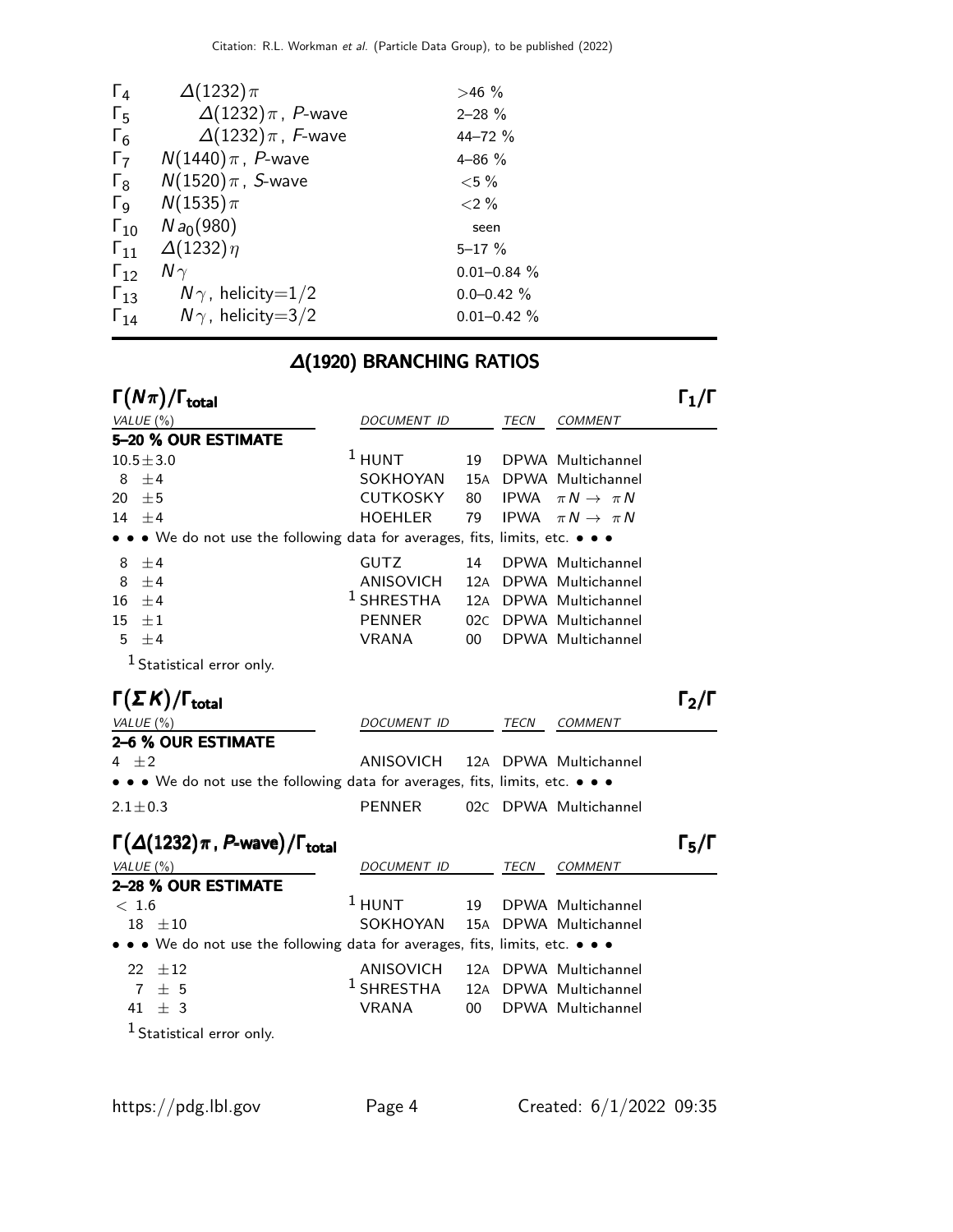| $\Gamma(\Delta(1232)\pi, F$ -wave)/ $\Gamma_{\text{total}}$<br>VALUE (%)                                                   | <b>DOCUMENT ID</b> |     | TECN | <b>COMMENT</b>        | $\Gamma_6/\Gamma$                   |
|----------------------------------------------------------------------------------------------------------------------------|--------------------|-----|------|-----------------------|-------------------------------------|
| 44-72 % OUR ESTIMATE                                                                                                       |                    |     |      |                       |                                     |
| $58 + 14$<br>$\bullet \bullet$ We do not use the following data for averages, fits, limits, etc. $\bullet \bullet \bullet$ | SOKHOYAN           |     |      | 15A DPWA Multichannel |                                     |
| $45 + 20$                                                                                                                  | ANISOVICH          |     |      | 12A DPWA Multichannel |                                     |
| $\Gamma(N(1440)\pi, P$ -wave)/ $\Gamma_{\text{total}}$                                                                     |                    |     |      |                       | $\mathsf{\Gamma}_7/\mathsf{\Gamma}$ |
| VALUE (%)                                                                                                                  | DOCUMENT ID        |     | TECN | <b>COMMENT</b>        |                                     |
| 4-86 % OUR ESTIMATE                                                                                                        |                    |     |      |                       |                                     |
| $77 + 9$                                                                                                                   | $1$ HUNT           | 19  |      | DPWA Multichannel     |                                     |
| < 4                                                                                                                        | SOKHOYAN           | 15A |      | DPWA Multichannel     |                                     |
| • • • We do not use the following data for averages, fits, limits, etc. • • •                                              |                    |     |      |                       |                                     |
| $<$ 20                                                                                                                     | $1$ SHRESTHA       |     |      | 12A DPWA Multichannel |                                     |
| $53\pm8$                                                                                                                   | VRANA              | 00  |      | DPWA Multichannel     |                                     |
| $1$ Statistical error only.                                                                                                |                    |     |      |                       |                                     |
| $\Gamma(N(1520)\pi, S$ -wave)/ $\Gamma_{\text{total}}$                                                                     |                    |     |      |                       | $\Gamma_8/\Gamma$                   |
| VALUE $(\%)$                                                                                                               | <i>DOCUMENT ID</i> |     | TECN | <i>COMMENT</i>        |                                     |
| <5 OUR ESTIMATE                                                                                                            |                    |     |      |                       |                                     |
| $<$ 5                                                                                                                      | SOKHOYAN           |     |      | 15A DPWA Multichannel |                                     |
| $\Gamma(N(1535)\pi)/\Gamma_{\rm total}$                                                                                    |                    |     |      |                       | $\Gamma$ 9/Г                        |
| VALUE $(\%)$                                                                                                               | <i>DOCUMENT ID</i> |     | TECN | <b>COMMENT</b>        |                                     |
| <2 OUR ESTIMATE                                                                                                            |                    |     |      |                       |                                     |
| $\leq$ 2                                                                                                                   | <b>GUTZ</b>        | 14  |      | DPWA Multichannel     |                                     |
| $\Gamma(Na_0(980))/\Gamma_{\rm total}$                                                                                     |                    |     |      |                       | $\Gamma_{10}/\Gamma$                |
| VALUE (%)                                                                                                                  | <i>DOCUMENT ID</i> |     | TECN | <b>COMMENT</b>        |                                     |
| seen OUR ESTIMATE                                                                                                          |                    |     |      |                       |                                     |
| • • • We do not use the following data for averages, fits, limits, etc. • • •                                              |                    |     |      |                       |                                     |
| $4\pm 2$                                                                                                                   | <b>HORN</b>        |     |      | 08A DPWA Multichannel |                                     |
| $\Gamma(\Delta(1232)\eta)/\Gamma_{\rm total}$                                                                              |                    |     |      |                       | $\Gamma_{11}/\Gamma$                |
| VALUE(%)                                                                                                                   | DOCUMENT ID        |     | TECN | <i>COMMENT</i>        |                                     |
| 5-17 % OUR ESTIMATE                                                                                                        |                    |     |      |                       |                                     |
| $11\pm 6$                                                                                                                  | GUTZ               | 14  |      | DPWA Multichannel     |                                     |
| $\bullet\,\bullet\,\bullet$ We do not use the following data for averages, fits, limits, etc. $\bullet\,\bullet\,\bullet$  |                    |     |      |                       |                                     |
| $15\pm8$                                                                                                                   | ANISOVICH          |     |      | 12A DPWA Multichannel |                                     |
|                                                                                                                            |                    |     |      |                       |                                     |

## ∆(1920) PHOTON DECAY AMPLITUDES AT THE POLE

## $\Delta(1920)$  →  $N\gamma$ , helicity-1/2 amplitude  $A_{1/2}$

| MODULUS (GeV <sup>-1/2</sup> )                                                | PHASE $(^\circ)$   | DOCUMENT ID                    |    | TECN        | COMMENT                   |
|-------------------------------------------------------------------------------|--------------------|--------------------------------|----|-------------|---------------------------|
| $0.110 \pm 0.030$                                                             | $-50 + 20$         | SOKHOYAN 15A DPWA Multichannel |    |             |                           |
| $0.190 + 0.050$<br>$-0.022$                                                   | $-160^{+24}_{-11}$ | <b>ROENCHEN</b>                | 14 | <b>DPWA</b> |                           |
| • • • We do not use the following data for averages, fits, limits, etc. • • • |                    |                                |    |             |                           |
| $-0.192$                                                                      | 46                 | <b>ROENCHEN</b>                |    |             | 15A DPWA Multichannel     |
| https://pdg.lbl.gov                                                           |                    | Page 5                         |    |             | Created: $6/1/2022$ 09:35 |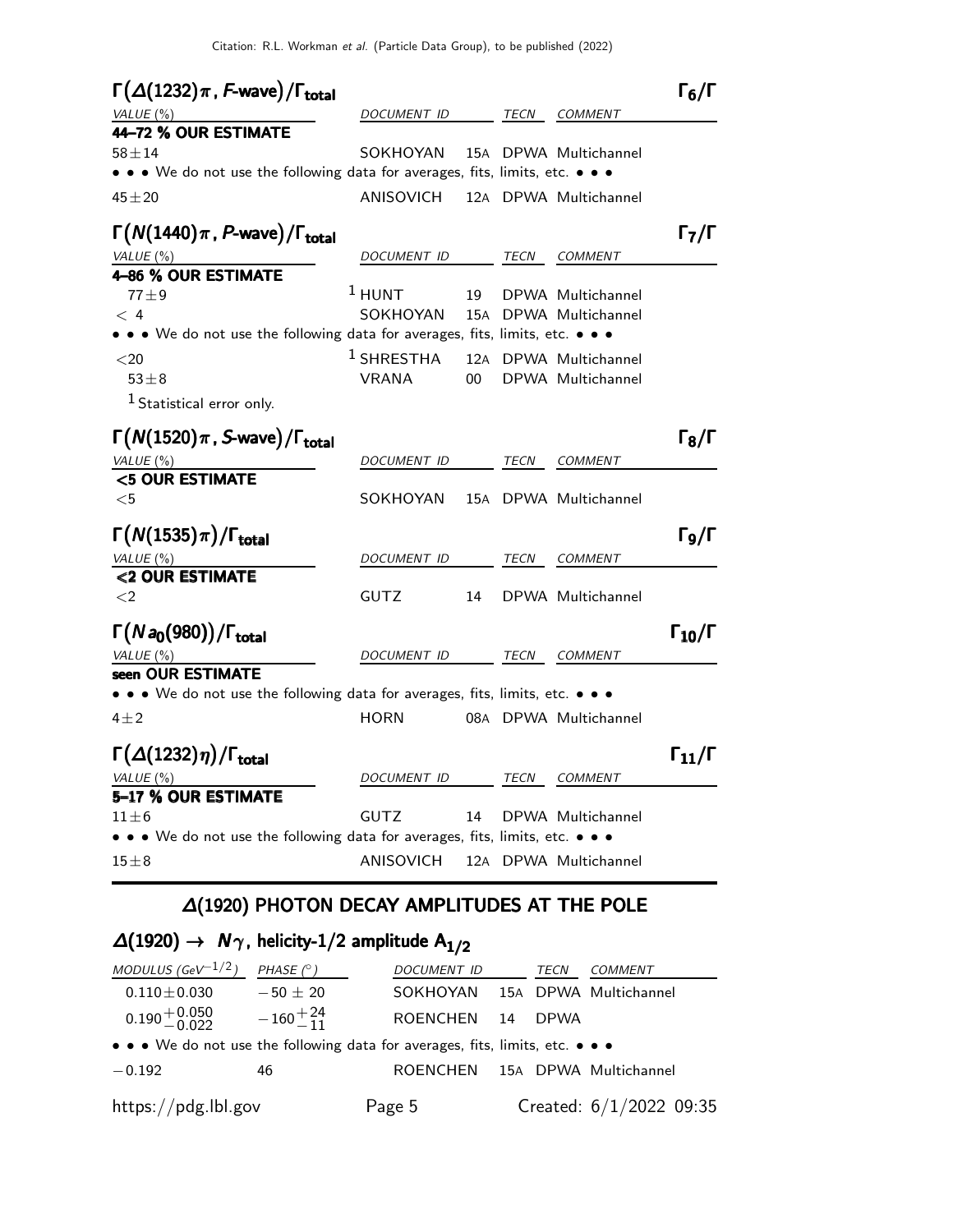## $\Delta(1920)$  →  $N\gamma$ , helicity-3/2 amplitude  $A_{3/2}$

| MODULUS (GeV $^{-1/2}$ )                                                                                              | PHASE $(^\circ)$ | DOCUMENT ID                    | TECN | <i>COMMENT</i> |
|-----------------------------------------------------------------------------------------------------------------------|------------------|--------------------------------|------|----------------|
| $-0.100 \pm 0.040$                                                                                                    | $0 + 20$         | SOKHOYAN 15A DPWA Multichannel |      |                |
| $-0.398 + 0.070$                                                                                                      | $-110^{+4}_{-5}$ | ROENCHEN 14 DPWA               |      |                |
| $\bullet \bullet \bullet$ We do not use the following data for averages, fits, limits, etc. $\bullet \bullet \bullet$ |                  |                                |      |                |
| 0.522                                                                                                                 | 67               | ROENCHEN 15A DPWA Multichannel |      |                |

### ∆(1920) BREIT-WIGNER PHOTON DECAY AMPLITUDES

## $\Delta(1920)$  →  $N\gamma$ , helicity-1/2 amplitude  $A_{1/2}$

| VALUE (GeV $^{-1/2}$ )                                                        | DOCUMENT ID                     |    | TECN | COMMENT               |
|-------------------------------------------------------------------------------|---------------------------------|----|------|-----------------------|
| $-0.028 \pm 0.010$                                                            | $1$ HUNT                        | 19 |      | DPWA Multichannel     |
| $0.110 \pm 0.030$                                                             | SOKHOYAN 15A DPWA Multichannel  |    |      |                       |
| • • • We do not use the following data for averages, fits, limits, etc. • • • |                                 |    |      |                       |
| $0.110 \pm 0.030$                                                             | GUTZ                            | 14 |      | DPWA Multichannel     |
| $0.130 + 0.030$<br>-0.060                                                     | ANISOVICH 12A DPWA Multichannel |    |      |                       |
| $0.051 \pm 0.010$                                                             | $^1$ SHRESTHA                   |    |      | 12A DPWA Multichannel |
| $-0.007$                                                                      | <b>PENNER</b>                   |    |      | 02D DPWA Multichannel |
| <sup>1</sup> Statistical error only.                                          |                                 |    |      |                       |

## $\Delta(1920)$  →  $N_{\gamma}$ , helicity-3/2 amplitude  $A_{3/2}$

| VALUE (GeV $^{-1/2}$ )                                                        | DOCUMENT ID                     |    | TECN | COMMENT               |
|-------------------------------------------------------------------------------|---------------------------------|----|------|-----------------------|
| $-0.043 \pm 0.014$                                                            | $1$ HUNT                        | 19 |      | DPWA Multichannel     |
| $-0.105 \pm 0.035$                                                            | SOKHOYAN 15A DPWA Multichannel  |    |      |                       |
| • • • We do not use the following data for averages, fits, limits, etc. • • • |                                 |    |      |                       |
| $-0.105 \pm 0.035$                                                            | GUTZ                            | 14 |      | DPWA Multichannel     |
| $-0.115 + 0.025$<br>$-0.050$                                                  | ANISOVICH 12A DPWA Multichannel |    |      |                       |
| $0.017 \pm 0.015$                                                             | $1$ SHRESTHA                    |    |      | 12A DPWA Multichannel |
| $-0.001$                                                                      | PENNER                          |    |      | 02D DPWA Multichannel |
| <sup>1</sup> Statistical error only.                                          |                                 |    |      |                       |

### ∆(1920) REFERENCES

For early references, see Physics Letters 111B 1 (1982).

| <b>HUNT</b>     | 19  | PR C99 055205       | B.C. Hunt, D.M. Manley   |                         |
|-----------------|-----|---------------------|--------------------------|-------------------------|
| ROENCHEN        | 15A | EPJ A51 70          | D. Roenchen et al.       |                         |
| SOKHOYAN        | 15A | EPJ A51 95          | V. Sokhoyan et al.       | (CBELSA/TAPS Collab.)   |
| GUTZ            | 14  | EPJ A50 74          | E. Gutz et al.           | (CBELSA/TAPS Collab.)   |
| PDG.            | 14  | CP C38 070001       | K. Olive et al.          | (PDG Collab.)           |
| ROENCHEN        | 14  | EPJ A50 101         | D. Roenchen et al.       |                         |
| Also            |     | EPJ A51 63 (errat.) | D. Roenchen et al.       |                         |
| SVARC           | 14  | PR C89 045205       | A. Svarc et al.          | (RBI Zagreb, UNI Tuzla) |
| ANISOVICH       | 12A | EPJ A48 15          | A.V. Anisovich et al.    | (BONN, PNPI)            |
| <b>SHRESTHA</b> | 12A | PR C86 055203       | M. Shrestha, D.M. Manley | (KSU)                   |
| HORN            | 08A | EPJ A38 173         | I. Horn et al.           | (CB-ELSA Collab.)       |
| Also            |     | PRL 101 202002      | I. Horn et al.           | (CB-ELSA Collab.)       |